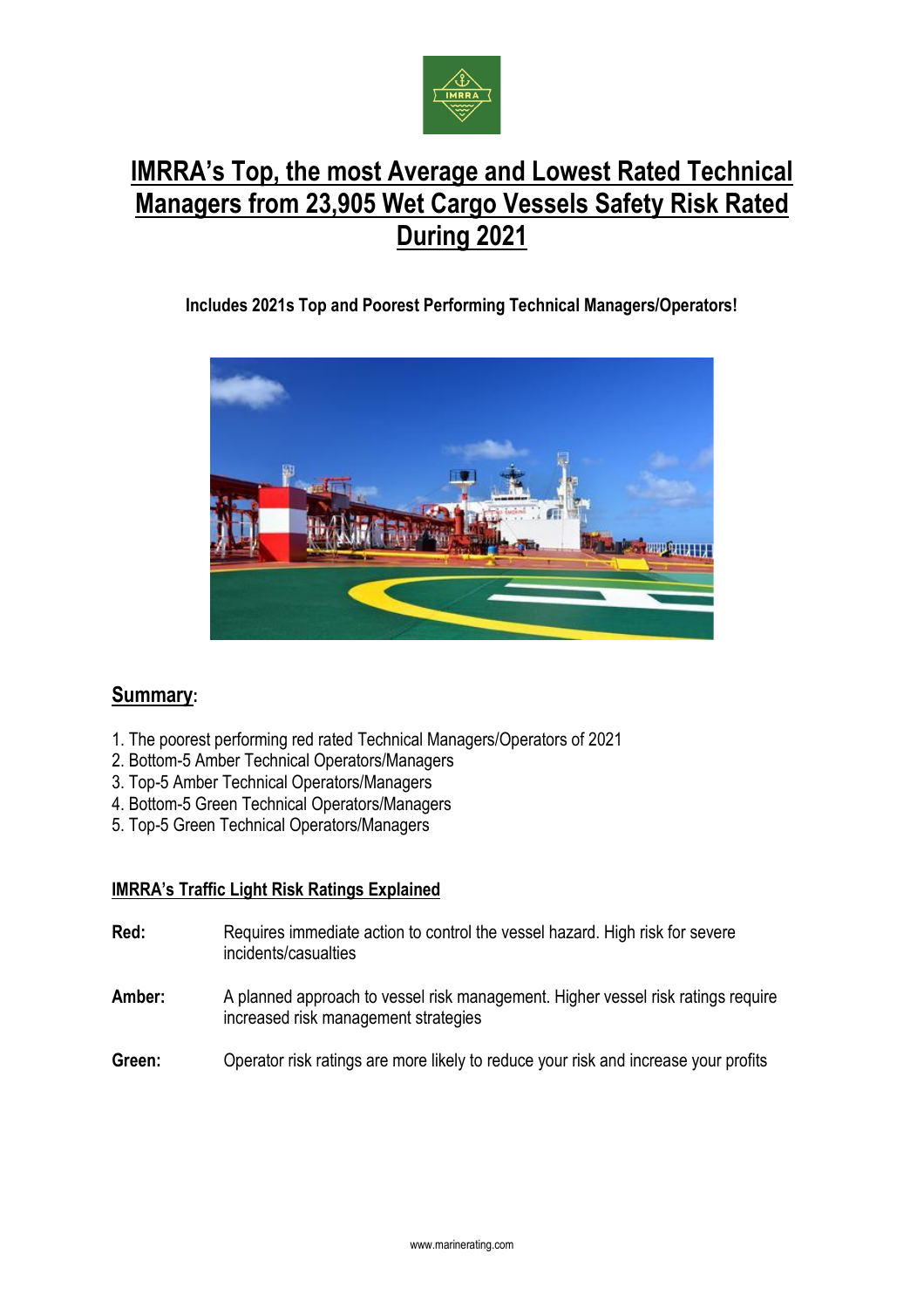### **1. Red Risk Rated Operators Bottom-five Red Technical Manager Operator 2021**

| Ranking | <b>Technical Manager/Operator</b>     | <b>Risk Rating</b> | <b>Vessels Assessed</b> |
|---------|---------------------------------------|--------------------|-------------------------|
|         | Fenix Oil LLC                         | 71%                |                         |
| 2       | <b>Metropolitan Maritime Services</b> | 69%                |                         |
| 3       | Delta JSC                             | 68%                |                         |
| 4       | Korea Unpha Shipping & Trading        | 68%                |                         |
| 5       | PT. Adovelin Raharja                  | 66%                |                         |

#### **2. Bottom-5 Amber Technical Manager Operator - fleet size 10 vessels and more**

| Ranking      | <b>Technical Manager/Operator</b> | <b>Risk Rating</b> | <b>Vessels Assessed</b> |
|--------------|-----------------------------------|--------------------|-------------------------|
|              | Pilatus Marine Co Ltd             | 49%                | 12                      |
| 2            | Safe Seas Ship Management FZE     | 46%                | 15                      |
| $\mathbf{3}$ | Azerbaijan State Caspian Shipping | 46%                | 14                      |
|              | Company                           |                    |                         |
| 4            | <b>Glory International FZ-LLC</b> | 45%                | 10                      |
| 5            | Winson Shipping Taiwan            | 45%                | 10                      |

# **3. Top-5 Amber Technical Operators/Managers - fleet size - 10 vessels and more**

| Ranking | <b>Technical Manager/Operator</b>                    | <b>Risk Rating</b> | <b>Vessels Assessed</b> |
|---------|------------------------------------------------------|--------------------|-------------------------|
|         | Synergy Maritime Private Limited                     | 36%                | 86                      |
| 2       | Maersk Tankers A/S                                   | 36%                | 48                      |
| 3       | Synergy Denmark A/S                                  | 36%                | 29                      |
| 4       | <b>BW Epic Kosan Maritime</b><br>Singapore PTE LTD   | 36%                | 28                      |
| 5       | Bernhard Schulte Shipmanagement<br>Singapore PTE LTD | 37%                | 75                      |

#### **3.1. Bottom-5 Green Technical Operators/Managers - fleet size - 10 vessels and more**

| Ranking         | Technical Manager/Operator    | <b>Risk Rating</b> | <b>Vessels Assessed</b> |
|-----------------|-------------------------------|--------------------|-------------------------|
|                 | Thome Ship Management Pte Ltd | 35%                |                         |
| $\mathbf 2$     | V Ships Ltd                   | 35%                | 43                      |
| 3               | Thome Croatia Doo             | 35%                | 33                      |
| 4               | MM Marine Inc.                | 35%                |                         |
| $5\phantom{.0}$ | Armona Denizcilik AS          | 35%                | 13                      |

## **3.2. Top-5 Green Technical Operators/Managers\* - fleet size - 10 vessels and more**

| Ranking      | <b>Technical Manager/Operator</b>  | <b>Risk Rating</b> | <b>Vessels Assessed</b> |
|--------------|------------------------------------|--------------------|-------------------------|
|              | Rederij Somtrans NV                | 25%                | 26                      |
| $\mathbf{2}$ | Zenith Gemi Isletmeciligi A.S.     | 28%                | 34                      |
| 3            | Oman Ship Management Company       | 29%                | 33                      |
| 4            | Tankmatch BV                       | 29%                | 32                      |
| 5            | <b>Associated Maritime Company</b> | 29%                | 36                      |
|              | Hong Kong Limited                  |                    |                         |